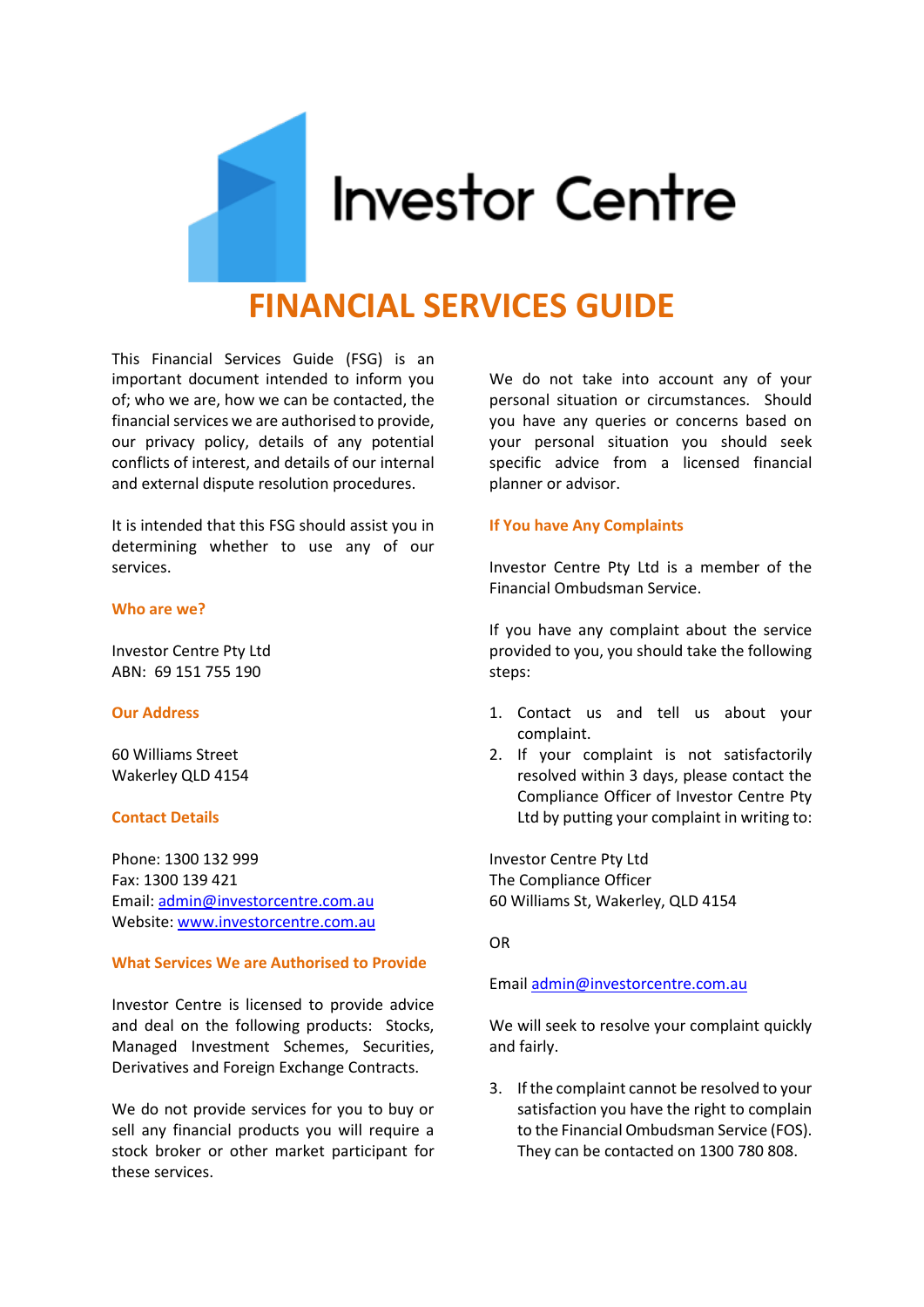# **Privacy Policy**

Investor Centre Pty Ltd is committed to the responsible collection and handling of personal information, consistent with the Information Privacy Principles in the Information Privacy Act. Any and all details collected by Investor Centre customers are required in order to provide you with our products and/or services, and a high level of customer service.

Correspondence is recorded in order to provide service references, and to assist in our staff development. The security of your personal information is important to us. We follow generally accepted industry standards to protect the personal information submitted to us, both during transmission and once we receive it. We reserve the right to disclose your personally identifiable information as required by law and when we believe that disclosure is necessary to protect our rights and/or comply with a judicial proceeding, court order, or legal process served.

We reserve the right to modify this privacy statement at any time, so please review if frequently so that you are aware of what information we collect, how we use it, and under what circumstances, if any, we disclose it. If we make material changes to this policy, we will notify you here, by Email, or by means of a notice on our website.

# **Marketing and Privacy**

Investor Centre may from time to time use or disclose your personal information to send you marketing material about products and services offered by us.

In addition, we may use a  $3<sup>rd</sup>$  party provider to send you marketing material on our behalf.

Marketing materials may be sent to you in various forms, including mail, SMS, facsimile, and email. If you indicate a preference for a method of communication, we will endeavour to use that method whenever practical to do so.

If you would like to opt-out of receiving marketing material from Investor Centre, please contact us on 1300 132 999 or via [https://www.investorcentre.com.au/subscript](https://www.investorcentre.com.au/subscriptions.php) [ions.php](https://www.investorcentre.com.au/subscriptions.php)

# **Potential Conflicts of Interest**

Relationships or associations which might influence our recommended financial services providers.

We have a referral and introduction agreement with;

CMC Market ABN 11 100 058 213, AFSL No. 238054 ABN 69 081 002 851, AFSL No. 246381

further known as "preferred brokers".

Our preferred brokers have been authorised by the Australian Investment and Securities commission to deal in derivatives. Under our agreement with our preferred brokers we may seek to introduce you to our preferred brokers with a view to them providing you with dealing services leading to the acquisition of derivatives. The introduction to our preferred brokers may be made either via promotions on our website or email. It is then for you to decide whether or not you wish to make use of the financial service being offered by our preferred brokers.

Investor Centre Pty Ltd is not authorised to provide personal advice of any kind so is unable to assist you in assessing whether or not the service is appropriate for you and will not provide personal advice with regard to your subsequent dealings with our preferred brokers.

If, as a result of our introduction, you should subsequently decide to acquire a financial service from our preferred brokers under the terms of our agreement with them we will receive from them a payment, the amount of which is determined by the volume and the nature of the derivate transaction executed on your behalf.